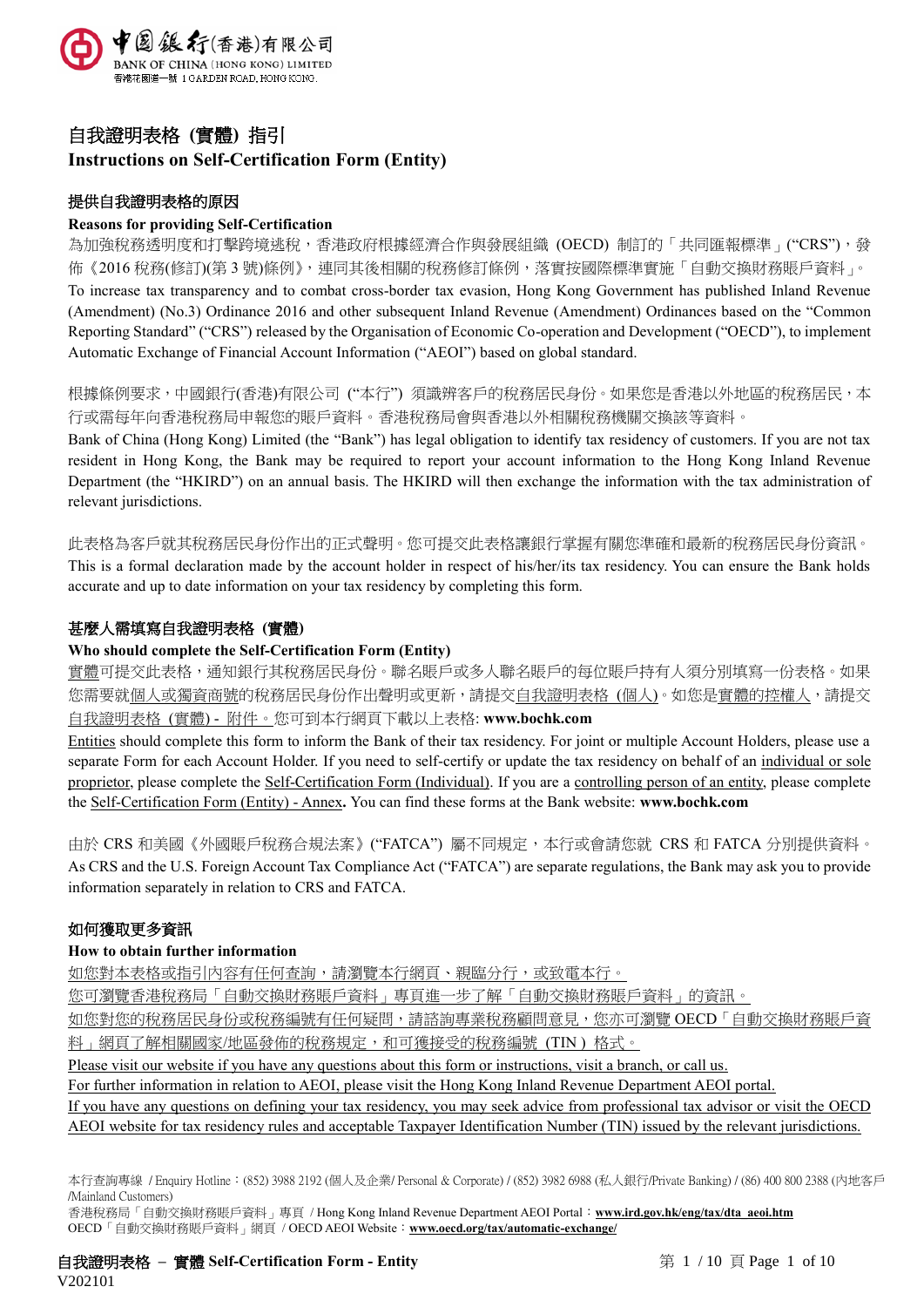

# 自我證明表格 **(**實體**)**

# **Self-Certification Form (Entity)**

銀行專用 For bank use only

客戶號 Customer No.:

開戶銀行/分行號 Bank/Branch No: 012 / .........

# 重要提示:

**Important Notes:**

- 1. 這是由賬戶持有人向申報財務機構「銀行」提供的自我證明表格,以作自動交換財務賬戶資料用途。申報財務機構「銀行」可把收集所得的資料 交給稅務局,稅務局會將資料轉交到另一稅務管轄區的稅務當局。 This is a self-certification form provided by an account holder to a reporting financial institution "the Bank" for the purpose of automatic exchange of financial account information. The data collected may be transmitted by the reporting financial institution "the Bank" to the Inland Revenue Department for transfer to the tax authority of another jurisdiction.
- 2. 如賬戶持有人的稅務居民身份有所改變,應盡快將所有變更通知申報財務機構「銀行」。 An account holder should report all changes in its tax residency status to the reporting financial institution "the Bank".
- 3. 除不適用或特別註明外,必須填寫這份表格所有部份。如這份表格上的空位不夠應用,可另紙填寫。在欄/部標有星號(\*)的項目為申報財務機構 「銀行」須向稅務局申報的資料。

All parts of the form must be completed (unless not applicable or otherwise specified). If space provided is insufficient, continue on additional sheet(s). Information in fields/parts marked with an asterisk (\*) are required to be reported by the reporting financial institution "the Bank" to the Inland Revenue Department.

> 附《資料補充續頁(實體)》共 份 Enclosed: .copies of Supplementary Information Continuation Sheets (Entity)

## 第一部 實體賬戶持有人的身份識辨資料 **(**對於聯名賬戶或多人聯名賬戶,每名實體賬戶持有人須分別填寫一份表格**)**

**Part 1 Identification of Entity Account Holder (For joint or multiple account holders, complete a separate form for each entity account holder)** 

| (1) | 實體或分支機構的法定名稱*                                                                                                                                 |                                   |
|-----|-----------------------------------------------------------------------------------------------------------------------------------------------|-----------------------------------|
| (2) | 實體成立為法團或設立所在的稅務管轄區<br>Jurisdiction of Incorporation or Organisation:                                                                          |                                   |
| (3) | 香港商業登記號碼:<br>Hong Kong Business Registration Number:                                                                                          |                                   |
| (4) | 現時營業地址:<br><b>Current Business Address:</b><br>第1行 (例如: 室、樓層、大廈、街道、地區)<br>Line 1 (e.g. Suite, Floor, Building, Street, District)<br>第2行(城市)*: | --------------------------        |
|     | Line 2 (City) $*$<br>第3行 (例如: 省、州)                                                                                                            |                                   |
|     | Line 3 (e.g. Province, State)<br>國家/地區*                                                                                                       | ----------------------            |
|     | Country/Region *<br>郵政編碼/郵遞區號碼<br>Post Code/ZIP Code                                                                                          |                                   |
| (5) | 通訊地址 (如通訊地址與現時營業地址不同,填寫此欄)<br>Mailing Address (Complete if different to the current business address)                                         |                                   |
|     | 第 1 行 (例如: 室、樓層、大廈、街道、地區)<br>Line 1 (e.g. Suite, Floor, Building, Street, District)<br>第2行(城市)*:                                              | ------------------------------    |
|     | Line 2 (City) $*$<br>第3行(例如:省、州)                                                                                                              | ----------------------------      |
|     | Line 3 (e.g. Province, State)<br>國家/地區*                                                                                                       |                                   |
|     | Country/Region *<br>郵政編碼/郵遞區號碼<br>Post Code/ZIP Code                                                                                          |                                   |
|     |                                                                                                                                               | --------------------------------- |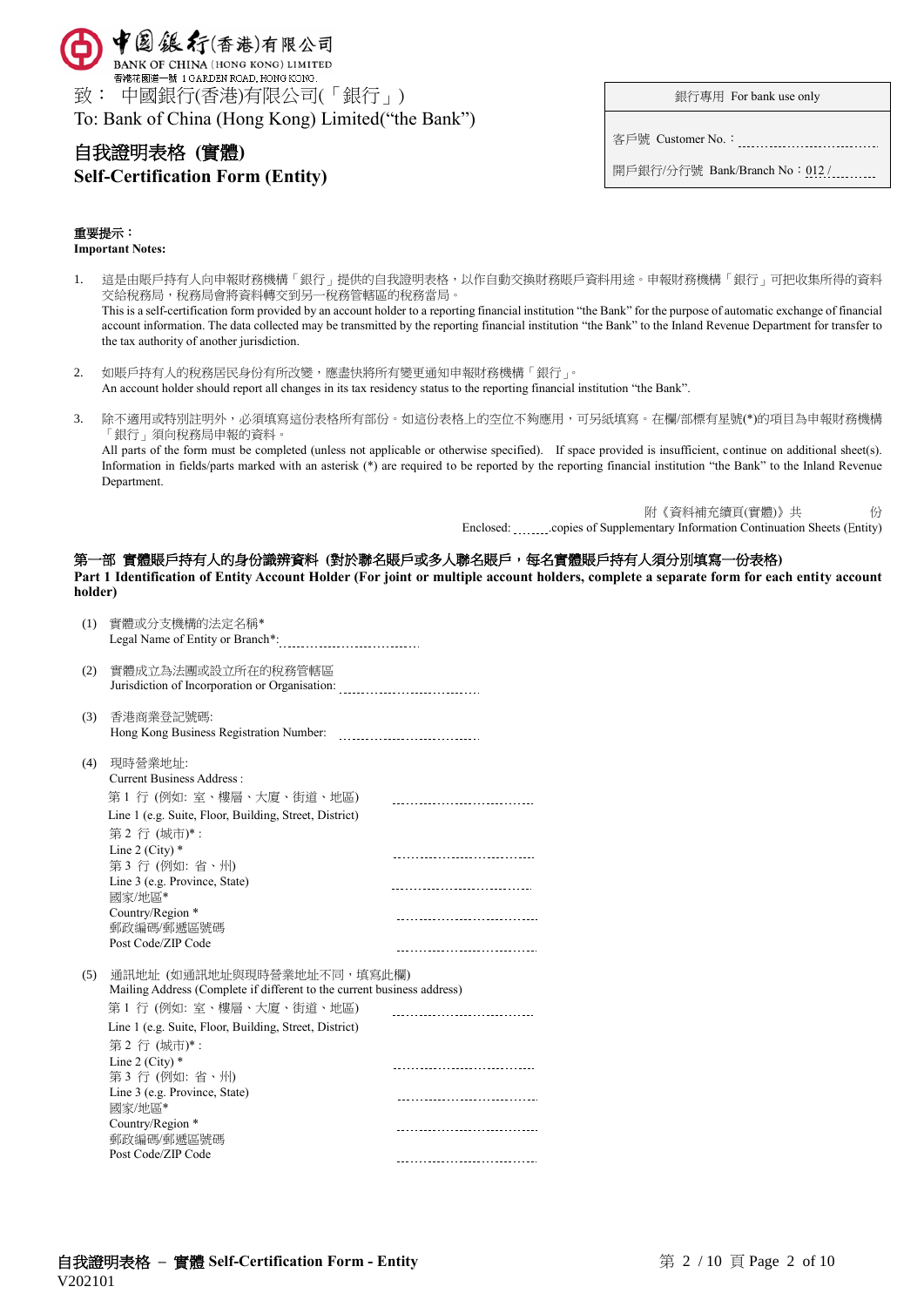

在其中一個適當的方格內加上√號,並提供有關資料。 Tick one of the appropriate boxes and provide the relevant information.

| 財務機構              | 託管機構、存款機構或指明保險公司                                                                                                         |  |  |
|-------------------|--------------------------------------------------------------------------------------------------------------------------|--|--|
| Financial         | Custodial Institution, Depository Institution or Specified Insurance Company                                             |  |  |
| Institution       | 投資實體,但不包括由另一財務機構管理(例如: 擁有酌情權管理投資實體的資產)並位於非參與稅務管轄區的投                                                                      |  |  |
|                   | 資實體                                                                                                                      |  |  |
|                   | Investment Entity, except an investment entity that is managed by another financial institution (e.g. with discretion to |  |  |
|                   | manage the entity's assets) and located in a non-participating jurisdiction                                              |  |  |
| 主動非財務實體           | $\mathsf{L}$                                                                                                             |  |  |
| <b>Active NFE</b> |                                                                                                                          |  |  |
|                   | ______的有關連實體,該有關連實體的股票經常在___________________________(一個具規模證<br>□                                                         |  |  |
|                   | 券市場) 進行買賣                                                                                                                |  |  |
|                   |                                                                                                                          |  |  |
|                   | is an established securities market                                                                                      |  |  |
|                   | 政府實體、國際組織、中央銀行或由前述的實體全權擁有的其他實體<br>$\Box$                                                                                 |  |  |
|                   | NFE is a governmental entity, an international organization, a central bank, or an entity wholly owned by one or more of |  |  |
|                   | the foregoing entities                                                                                                   |  |  |
|                   |                                                                                                                          |  |  |
|                   |                                                                                                                          |  |  |
| 被動非財務實體           | 位於非參與稅務管轄區並由另一財務機構管理的投資實體<br>П                                                                                           |  |  |
| Passive NFE       | Investment entity that is managed by another financial institution and located in a non-participating jurisdiction       |  |  |
|                   | 不屬主動非財務實體的非財務實體                                                                                                          |  |  |
|                   | NFE that is not an active NFE                                                                                            |  |  |

# 第三部 控權人 (如實體賬戶持有人是被動非財務實體,填寫此部)

**Part 3 Controlling Persons (Complete this part if the entity account holder is a passive NFE)**

就賬戶持有人,填寫所有控權人的姓名在列表內。就法人實體,如行使控制權的並非自然人,控權人會是該法人實體的高級管理人員。 Indicate the name of all controlling person(s) of the account holder in the table below. If no natural person exercises control over an entity which is a legal person, the controlling person will be the individual holding the position of senior managing official.

每名控權人須分別填寫一份 "自我證明表格 (實體) - 附件" Complete"Self-Certification Form (Entity) - Annex" for each controlling person.

| <b>(1)</b> | (6)  |
|------------|------|
| (2)        | (7)  |
| (3)        | (8)  |
| (4)        | (9)  |
| (5)        | (10) |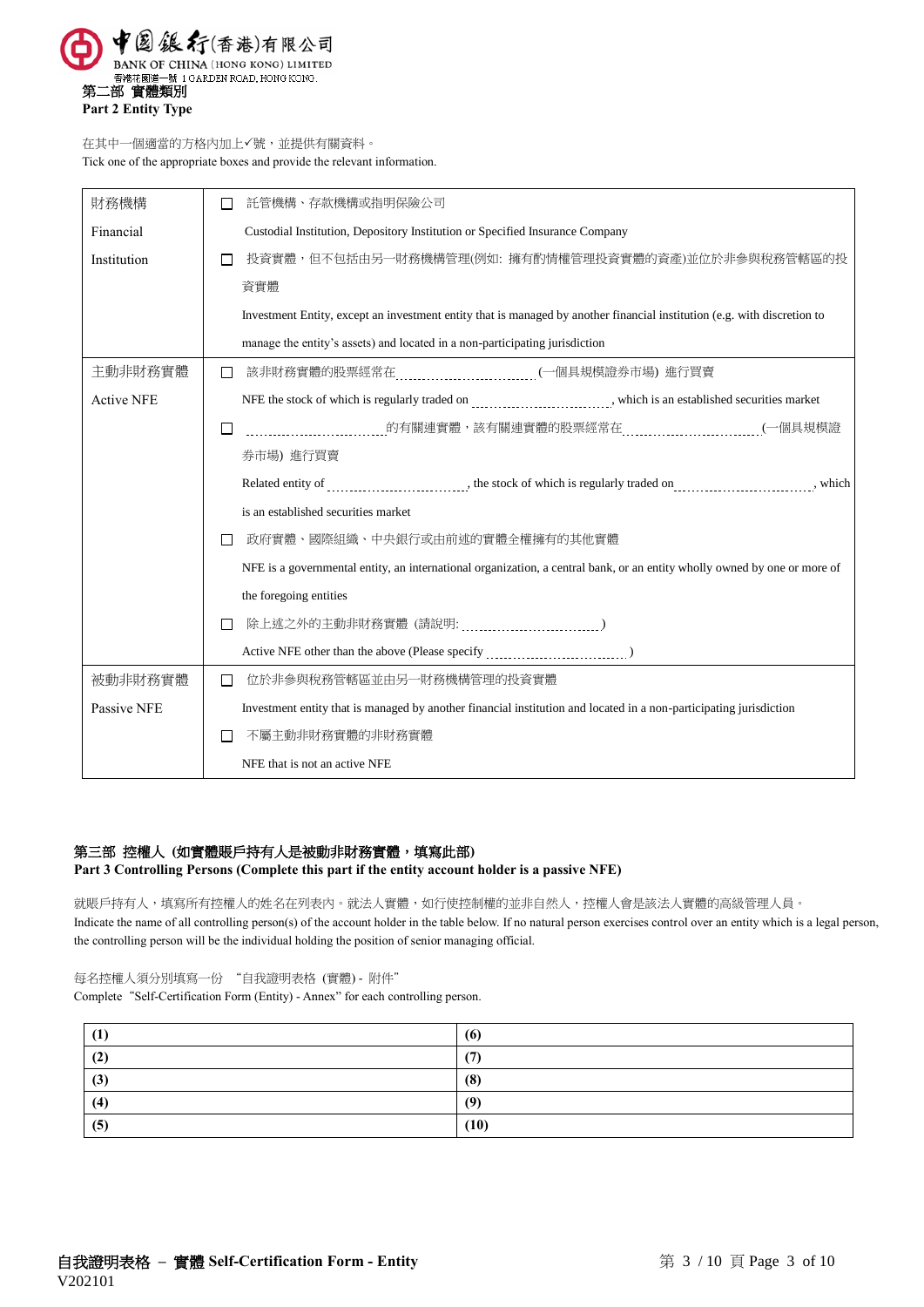中国銀行(香港)有限公司 BANK OF CHINA (HONG KONG) LIMITED

香港花園道一號 1 GARDEN ROAD, HONG KONG

第四部 居留司法管轄區及稅務編號或具有等同功能的識辨編號**(**以下簡稱「稅務編號」**)\***

**Part 4 Jurisdiction of Residence and Taxpayer Identification Number or its Functional Equivalent ("TIN")\***

提供以下資料,列明(a)賬戶持有人的居留司法管轄區,亦即賬戶持有人的稅務管轄區(香港包括在內)及(b)該居留司法管轄區發給賬戶持有人的稅務編 號。列出所有(如多於 10個,請另填資料補充續頁(實體))居留司法管轄區。

Complete the following table indicating (a) the jurisdiction of residence (including Hong Kong) where the account holder is a resident for tax purposes and (b) the account holder's TIN for each jurisdiction indicated. Indicate **all** (complete Supplementary Information Continuation Sheet (Entity) when exceed 10) jurisdictions of residence.

如賬戶持有人是香港稅務居民,稅務編號是其香港商業登記號碼。 If the account holder is a tax resident of Hong Kong, the TIN is the Hong Kong Business Registration Number.

如果賬戶持有人並非任何稅務管轄區的稅務居民 (例如: 它是財政透明實體),填寫實際管理機構所在的稅務管轄區。 If the account holder is not a tax resident in any jurisdiction (e.g. fiscally transparent), indicate the jurisdiction in which its place of effective management is situated.

#### 如沒有提供稅務編號,必須填寫合適的理由:

理由 A –賬戶持有人的居留司法管轄區並沒有向其居民發出稅務編號。

理由 B –賬戶持有人不能取得稅務編號。如選取這一理由,解釋賬戶持有人不能取得稅務編號的原因。

理由 C –賬戶持有人毋須提供稅務編號。居留司法管轄區的主管機關不需要賬戶持有人披露稅務編號。

#### If a TIN is unavailable, provide the appropriate reason A, B or C:

**Reason A** – The jurisdiction where the account holder is a resident for tax purposes does not issue TINs to its residents.

**Reason B** – The account holder is unable to obtain a TIN. Explain why the account holder is unable to obtain a TIN if you have selected this reason. **Reason C** – TIN is not required. Select this reason only if the authorities of the jurisdiction of residence do not require the TIN to be disclosed.

| 居留司法管轄區<br>Jurisdiction of | 稅務編號<br><b>TIN</b> | 如沒有提供稅務編號,<br>勾選理由A、B或C                         | 如選取理由 B,解釋賬戶持有人不能取得稅務編號的原因<br>Explain why the account holder is unable to obtain a TIN if you have |
|----------------------------|--------------------|-------------------------------------------------|----------------------------------------------------------------------------------------------------|
| <b>Residence</b>           |                    | Tick Reason A, B or C<br>if no TIN is available | selected Reason B                                                                                  |
| (1)                        |                    | $\Box$ A $\Box$ B $\Box$ C                      |                                                                                                    |
| (2)                        |                    | $\Box A \Box B \Box C$                          |                                                                                                    |
| (3)                        |                    |                                                 |                                                                                                    |
| (4)                        |                    |                                                 |                                                                                                    |
| (5)                        |                    | $\Box A \Box B \Box C$                          |                                                                                                    |
| (6)                        |                    | $\Box$ A $\Box$ B $\Box$ C                      |                                                                                                    |
| (7)                        |                    | $\Box A \Box B \Box C$                          |                                                                                                    |
| (8)                        |                    | $\Box A \Box B \Box C$                          |                                                                                                    |
| (9)                        |                    | $\Box$ A $\Box$ B $\Box$ C                      |                                                                                                    |
| (10)                       |                    | $\Box$ A $\Box$ B<br>$\Box$ C                   |                                                                                                    |

如持有居留司法管轄區以外的地址,請說明原因:

Applicable if the account holder maintains address(es) in a country/region which is not one of the account holder's jurisdiction of residence:

-------------------------------

## 第五部 聲明及簽署

## **Part 5 Declarations and Signature**

本人知悉及同意,銀行可根據《稅務條例》(第112章)有關交換財務賬戶資料的法律條文,(a)收集本表格所載資料並可備存作自動交換財務賬戶資料 用途及(b)把該等資料和關於賬戶持有人及任何須申報賬戶的資料向香港特別行政區政府稅務局申報,從而把資料轉交到賬戶持有人的居留司法管轄 區的稅務當局。

I acknowledge and agree that (a) the information contained in this form is collected and may be kept by the Bank for the purpose of automatic exchange of financial account information, and (b) such information and information regarding the account holder and any reportable account(s) may be reported by the Bank to the Inland Revenue Department of the Government of the Hong Kong Special Administrative Region and exchanged with the tax authorities of another jurisdiction or jurisdictions in which the account holder may be resident for tax purposes, pursuant to the legal provisions for exchange of financial account information provided under the Inland Revenue Ordinance (Cap.112).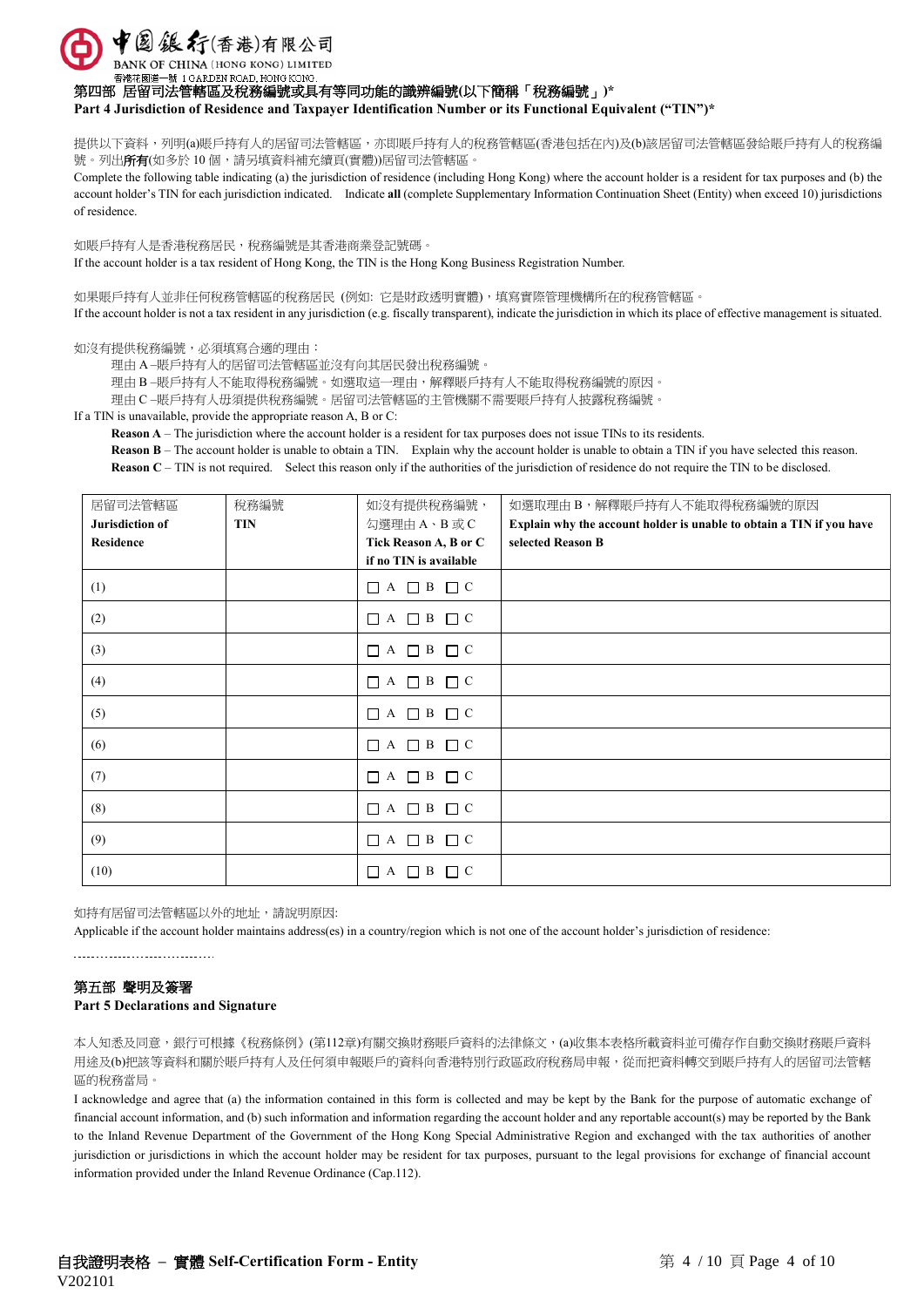

BANK OF CHINA (HONG KONG) LIMITED 香港花園道一號 1 GARDEN ROAD, HONG KONG.

本人證明,就與本表格所有相關的賬戶,本人獲賬戶持有人授權簽署本表格。本人現提交本表格,連同由控權人及/或其被授權人\*簽署及註明日期的 "自我證明表格 (實體) - 附件"共 ......... 份。

I certify that I am authorized to sign for the account holder of all the account(s) to which this form relates. I hereby submit this form together with copy(ies) of the "Self-Certification Form (Entity) - Annex", duly signed and dated by the Controlling Person(s) and/or authorized person(s).

本人承諾,如情況有所改變,以致影響本表格第1部所述的實體的稅務居民身份,或引致本表格所載的資料不正確,本人會通知銀行,並會在情況發 生改變後30日內,向銀行提交一份已適當更新的自我證明表格。

I undertake to advise the Bank of any change in circumstances which affects the tax residency status of the entity identified in Part 1 of this form or causes the information contained herein to become incorrect, and to provide the Bank with a suitably updated self-certification form within 30 days of such change in circumstances.

本人聲明就本人所知所信,本表格內所填報的所有資料和聲明均屬真實、正確和完備。 I declare that the information given and statements made in this form are, to the best of my knowledge and belief, true, correct and complete.

\* 如以被授權人身份簽署這份表格,須夾附該授權書的核證副本。

\* If signing under a power of attorney, attach a certified copy of the power of attorney.

警告**:** 根據《稅務條例》第**80(2E)**條,如任何人在作出自我證明時,在明知一項陳述在要項上屬具誤導性、虛假或不正確,或罔顧一項陳述是否在要 項上屬具誤導性、虛假或不正確下,作出該項陳述,即屬犯罪。一經定罪,可處第**3**級**(**即**\$10,000)**罰款。

**WARNING: It is an offence under section 80(2E) of the Inland Revenue Ordinance if any person, in making a self-certification, makes a statement that is misleading, false or incorrect in a material particular AND knows, or is reckless as to whether, the statement is misleading, false or incorrect in a material particular. A person who commits the offence is liable on conviction to a fine at level 3 (i.e. \$10,000).**

代表客戶簽署, 簽署日期為 Signed for and on behalf of the Customer on  $\boxed{ }$  of Year  $\boxed{ }$  Month  $\boxed{ }$  Date

| 合夥人 / 註冊司理人 /                  | 合夥人 / 註冊司理人 /                  | 合夥人 / 註冊司理人 /                  | 合夥人 / 註冊司理人 /                   |
|--------------------------------|--------------------------------|--------------------------------|---------------------------------|
| 董事 / 被授權簽字 /                   | 董事 / 被授權簽字 /                   | 董事 / 被授權簽字 /                   | 董事 / 被授權簽字 /                    |
| 信託的受託人                         | 信託的受託人                         | 信託的受託人                         | 信託的受託人                          |
| Partner / Registered Manager / | Partner/Registered Manager /   | Partner/Registered Manager/    | Partner/Registered Manager      |
| Director/Authorised            | Director / Authorised          | Director / Authorised          | / Director / Authorised         |
| Signatory/Trustee of a trust * | Signatory/Trustee of a trust * | Signatory/Trustee of a trust * | Signatory /Trustee of a trust * |
| 姓名 Name∶                       | 姓名 Name∶                       | 姓名 Name∶                       | 姓名 Name∶                        |

註:客戶簽署須由所有合夥人、所有註冊司理人、所有信託的受託人、任何一位董事或被授權簽字人之簽署安排簽署。 Note: This Form should be signed by all Partners, all Registered Manager(s), all Trustee of a trust, any one Director or Authorised Signatory(ies) according to the

signing arrangement.

(\*請刪除不適用者)

(\*delete as appropriate)

| 銀行專用 For Bank Use Only (*請刪除不適用者 Please delete as appropriate) |                                     |                       |             |  |
|----------------------------------------------------------------|-------------------------------------|-----------------------|-------------|--|
| 見證人/經辦/核印* 簽章及職員編號:                                            | 控制行:                                | 客戶經理編號:               | 聯繫電話:       |  |
| Signature & staff no. of Witness/Maker/SV*:                    | Controlling Branch:                 | Customer Manager No.: | Phone No:   |  |
| 見證人/經辦/核印* 簽章及職員編號:                                            | 覆核簽章及職員編號:                          |                       | 接辦單位:       |  |
| Signature & staff no. of Witness/Maker/SV*:                    | Signature of Checker and Staff No.: |                       | Handled By: |  |
| 見證人/經辦/核印* 簽章及職員編號:                                            | 覆核簽章及職員編號:                          |                       | 言 詳:<br>備   |  |
| Signature & staff no. of Witness/Maker/SV*:                    | Signature of Checker and Staff No.: |                       | Remark:     |  |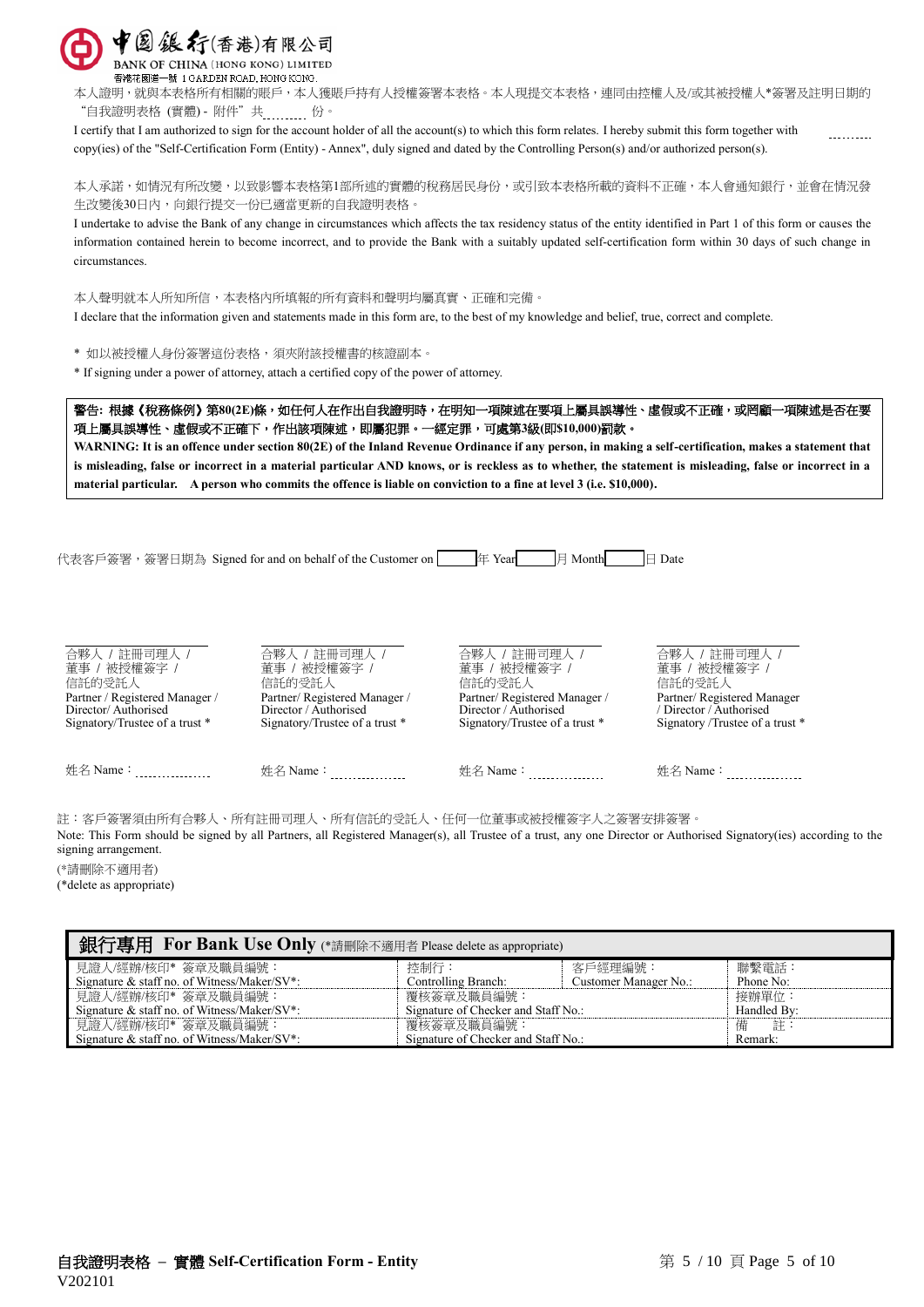

香港花園道一號 1 GARDEN ROAD, HONG KONG.

自我證明表格內採用的名詞及措辭釋義

# **Meaning of terms and expressions used in Self-Certification Forms**

## 「賬戶持有人」**"Account Holder"**

「賬戶持有人」指被維持該財務用戶的財務機構列明為或識辨為賬戶的持有人的人士,不論該人士是否為過渡實體。所以,如果一個信託或遺產被 列明為某財務賬戶的持有人或擁有人,則賬戶持人是該信託或遺產,而非受託人、信託的擁有人或受益人。同樣地,如果一個合夥被列明為某財 務賬戶的持有人或擁有人,則賬戶持有人是該合夥,而非合夥的合夥人。

The "Account Holder" is the person listed or identified as the holder of a financial account by the Financial Institution that maintains the account. This is regardless of whether such person is a flow-through Entity. Thus, for example, if a trust or an estate is listed as the holder or owner of a financial account, the trust or estate is the Account Holder, rather than the trustee or the trust's owners or beneficiaries. Similarly, if a partnership is listed as the holder or owner of a financial account, the partnership is the Account Holder, rather than the partners in the partnership.

除財務機構外,若有關人士以代理人、託管人、代名人、簽署人、投資顧問、中介人或合法監護人身份代其他人士持有財務賬戶,他不會被視為賬 戶持有人。在這種情況下,賬戶持有人應為該其他人士。以一個家長與子女開立的賬戶為例,如賬戶以家長為子女的合法監護人名義開立,子女會 被視為賬戶持有人。

A person, other than a Financial Institution, holding a financial account for the benefit or account of another person as agent, custodian, nominee, signatory, investment advisor, intermediary, or legal guardian, is not treated as the Account Holder. In these circumstances that other person is the Account Holder. For example in the case of a parent/child relationship where the parent is acting as a legal guardian, the child is regarded as the Account Holder.

聯名賬戶內的每個持有人都被視為賬戶持有人。

With respect to a jointly held account, each joint holder is treated as an Account Holder.

# 「主動非財務實體」"**Active NFE"**

「主動非財務實體」指符合任何以下準則的非財務實體,總括而言,有關準則指: An NFE is an Active NFE if it meets any of the criteria listed below. In summary, those criteria refer to:

- 符合相關收入及資產規定的主動非財務實體; active NFEs by reason of income and assets;
- 其股票被公開進行買賣的非財務實體; publicly traded NFEs;
- 政府實體、國際組織、中央銀行或其全權擁有的實體;
- Governmental Entities, International Organisations, Central Banks, or their wholly owned Entities;
- 屬並非財務集團成員的控權非財務實體; holding NFEs that are members of a nonfinancial group;
- 新成立的非財務實體; start-up NFEs;
- 正進行清盤或出現破產的非財務實體; NFEs that are liquidating or emerging from bankruptcy;
- 屬並非財務集團成員的財資中心;或 treasury centres that are members of a nonfinancial group; or
- 非牟利的非財務實體。 non-profit NFEs.

如符合任何以下準則,實體會被分類為主動非財務實體: An entity will be classified as Active NFE if it meets any of the following criteria:

- (a) 在該年的對上一個公曆年或其他適當申報期,該非財務實體的總收入中少於 50%屬被動收入;及在該公曆年或其他適當申報期內,該非財務實體 持有的資產中,少於50%屬產生被動收入的資產,或屬為產生被動收入而持有的資產; less than 50% of the NFE's gross income for the preceding calendar year or other appropriate reporting period is passive income and less than 50% of the assets held by the NFE during the preceding calendar year or other appropriate reporting period are assets that produce or are held for the production of passive income;
- (b) 該非財務實體的股票或該非財務實體的有關連實體股票,在某具規模證券市場中,被經常進行買賣; the stock of the NFE is regularly traded on an established securities market or the NFE is a Related Entity of an Entity the stock of which is regularly traded on an established securities market;
- (c) 該非財務實體屬政府實體、國際組織、中央銀行或由一個或多於一個前述的實體全權擁有的實體; the NFE is a governmental Entity, an international organisation, a central bank, or an Entity wholly owned by one or more of the foregoing;
- (d) 該非財務實體的活動中,相當大部分是以下活動:持有一間或多於一間從事財務機構業務以外的交易或業務的附屬公司的全部或部分已發行股份, 或向該等附屬公司提供資金及服務。但不包括以下情況:該實體以投資基金形式運作, 或顯示本身是投資基金,例如私人股權基金、創業資本 基金、槓桿式收購基金,或以下述活動為目標的投資工具:購買或資助任何公司, 然後為投資目的,持有該等公司的權益作為資本資產; substantially all of the activities of the NFE consist of holding (in whole or in part) the outstanding stock of, or providing financing and services to, one or more subsidiaries that engage in trades or businesses other than the business of a Financial Institution, except that an Entity does not qualify for this status if the Entity functions (or holds itself out) as an investment fund, such as a private equity fund, venture capital fund, leveraged buyout fund, or any investment vehicle whose purpose is to acquire or fund companies and then hold interests in those companies as capital assets for investment purposes;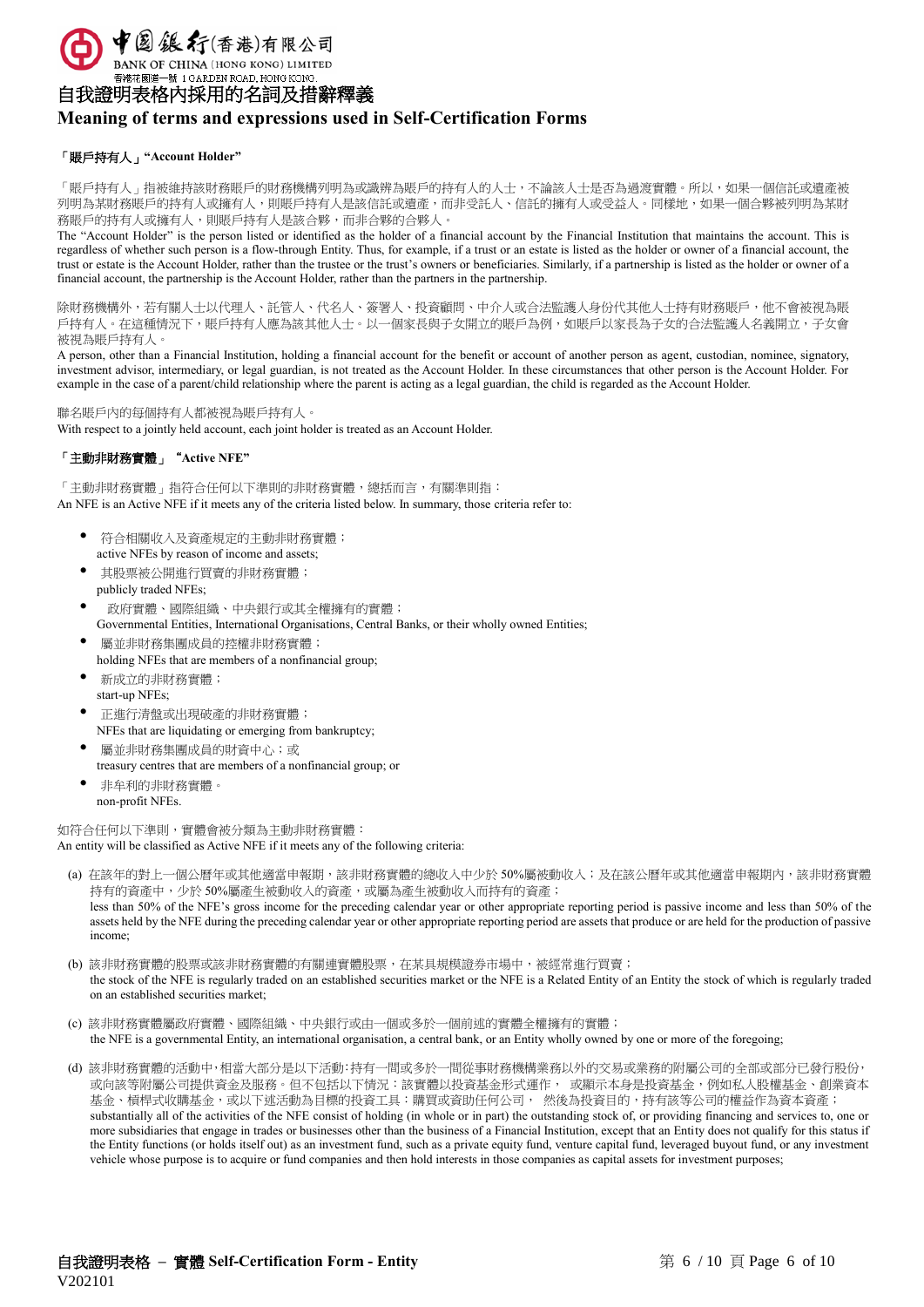

- (e) 該非財務實體(「新成立的非財務實體」)尚未經營業務,亦沒有在過往經營業務,及正出於經營財務機構業務以外的業務的意圖,而將資金投資 於資產。但不包括組成已超過24個月的非財務實體; the NFE is not yet operating a business and has no prior operating history, (a "start-up NFE") but is investing capital into assets with the intent to operate a business other than that of a Financial Institution, provided that the NFE does not qualify for this exception after the date that is 24 months after the date of the initial organisation of the NFE;
- (f) 該非財務實體在過往5年內並非財務機構,並且正對其資產進行清盤;或出於繼續或重新展開經營財務機構業務以外的業務的意圖,而進行重組; the NFE was not a Financial Institution in the past five years, and is in the process of liquidating its assets or is reorganising with the intent to continue or recommence operations in a business other than that of a Financial Institution;
- (g) 該非財務實體主要從事與該實體的屬並非財務機構的有關連實體進行融資及對沖交易, 或為該等有關連實體進行融資及對沖交易;但並沒有向 並非其有關連實體的任何實體,提供融資或對沖服務。而其有關連實體所屬的集團,主要從事財務機構業務以外的業務;或 the NFE primarily engages in financing and hedging transactions with, or for, Related Entities that are not Financial Institutions, and does not provide financing or hedging services to any Entity that is not a Related Entity, provided that the group of any such Related Entities is primarily engaged in a business other than that of a Financial Institution; or
- (h) 該非財務實體符合以下所有要求(「非牟利的非財務實體」): the NFE meets all of the following requirements (a "non-profit NFE") :
	- (i) 該非財務實體在其居留司法管轄區成立和營運是純粹為了宗教、慈善、科學、藝術、文化、體育或教育的目的;或該非財務實體在其居留 司法管轄區成立和營運,並且是專業組織、商業協會、總商會、勞工組織、農業或園藝組織、文化協會,或純粹為了促進社會福利而營運的 組織;

it is established and operated in its jurisdiction of residence exclusively for religious, charitable, scientific, artistic, cultural, athletic, or educational purposes; or it is established and operated in its jurisdiction of residence and it is a professional organisation, business league, chamber of commerce, labour organisation, agricultural or horticultural organisation, civic league or an organisation operated exclusively for the promotion of social welfare;

- (ii) 該非財務實體在其居留司法管轄區獲豁免,而無須繳付入息稅; it is exempt from income tax in its jurisdiction of residence;
- (iii) 該非財務實體並沒有任何符合以下說明的股東或成員︰對該實體的收入或資產, 擁有所有權權益或實益權益; it has no shareholders or members who have a proprietary or beneficial interest in its income or assets;
- (iv) 該非財務實體的居留司法管轄區的適用法律,或該實體的成立文件,並不准許該實體的任何收入或資產,分配予私人或非慈善實體,或為 私人或非慈善實體的利益而運用該收入或資產,除非該項分配或運用是依據該實體所進行的慈善活動而作出的;或作為支付已提供的服務 的合理補償的;或作為該實體以公平市值購買任何物業的付款的;及 the applicable laws of the NFE's jurisdiction of residence or the NFE's formation documents do not permit any income or assets of the NFE to be distributed to, or applied for the benefit of, a private person or non-charitable Entity other than pursuant to the conduct of the NFE's charitable activities, or as payment of reasonable compensation for services rendered, or as payment representing the fair market value of property which the NFE has purchased; and
- (v) 該非財務實體的居留司法管轄區的適用法律(或該非財務實體的成立文件) 規定, 該非財務實體一旦清盤或解散,其所有資產均須分配予某 政府實體或其他非牟利組織,或須交還予該居留司法管轄區的政府,或該政府的政治分部。 the applicable laws of the NFE's jurisdiction of residence or the NFE's formation documents require that, upon the NFE's liquidation or dissolution, all of its assets be distributed to a governmental entity or other non-profit organisation, or escheat to the government of the NFE's jurisdiction of residence or any political subdivision.

## 「控權」"**Control"**

自然人對某實體的「控權」,通常透過其在實體的控制擁有權權益(典型地會按某個百分比(例如就法團的實體而言超過 25%;或合夥及信託的實體為 超過 0%)為基準)行使。如沒有自然人透過擁有權權益行使控制,該實體的控權人將會是透過其他方式對該實體行使控制的自然人;如沒有自然人識 辨為透過擁有權權益對某實體行使控制,該實體的控權人將會設定為擔任該實體的高級管理人員職位或對該實體的管理行使最終控制權的自然人。

"Control" over an Entity is generally exercised by the natural person(s) who ultimately has a controlling ownership interest (typically on the basis of a certain percentage (e.g. more than 25% for corporation; or more than 0% for partnership and trust)) in the Entity. Where no natural person(s) exercises control through ownership interests, the Controlling Person(s) of the Entity will be the natural person(s) who exercises control of the Entity through other means. Where no natural person(s) is/are identified as exercising control of the Entity through ownership interests, the Controlling Person of the Entity is deemed to be the natural person who holds the position of senior managing official or exercises ultimate control over the management of the Entity.

## 「控權人」"**Controlling Person(s)"**

「控權人」指對該實體行使控制權的自然人。就信託而言,「控權人」指屬該信託的財產授予人、受託人、保護人(如有的話)、執行人、受益人或某類 別受益人的成員的個人;或任何自然人擁有對該信託的最終控制權(包括透過一連串的控制或擁有權)。財產授予人、受託人、保護人(如有的話)、執行 人、受益人或某類別受益人的成員的個人會被視為信託的「控權人」,不論該等人士是否擁有對該信託的最終控制權。

"Controlling Persons" are the natural person(s) who exercise control over an Entity. In the case of a trust, the Controlling Person(s) are the settlor(s), the trustee(s), the protector(s) (if any), the enforcer(s), the beneficiary(ies) or class(es) of beneficiaries, or any other natural person(s) has ultimate control over the trust (including through a chain of control or ownership). The settlor(s), the trustee(s), the protector(s) (if any), the enforcer(s) and the beneficiary(ies) or class(es) of beneficiaries. must always be treated as Controlling Persons of a trust, regardless of whether or not any of them has ultimate control over the trust.

如財產授予人、受託人、保護人、執行人或受益人為實體,財產授予人、受託人、保護人、執行人或受益人的「控權人」會被視為信託的「控權人」。 Where the settlor, trustee, protector, enforcer or beneficiary of a trust are themselves Entities then the Controlling Persons of the settlor, trustee, protector, enforcer or beneficiary must be treated as Controlling Persons of the trust.

就並非信託的法律安排,「控權人」指相等於或處於一個相類於信託的人士。 In the case of a legal arrangement other than a trust, "Controlling Person(s) means persons in equivalent or similar positions to those of a trust.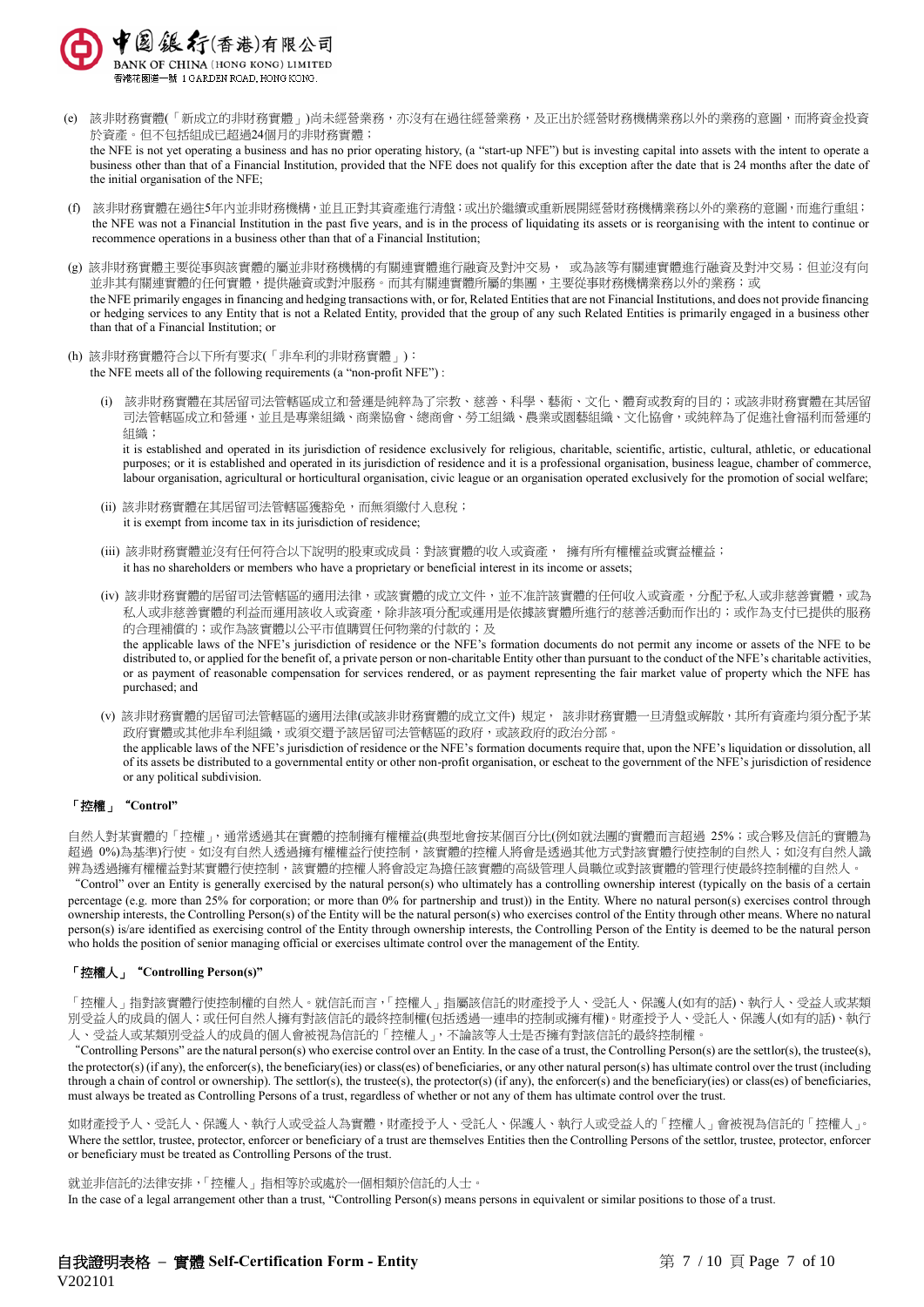

#### 「託管機構」"**Custodial Institution"**

「託管機構」一詞指符合以下說明的實體:該實體為他人的賬戶持有財務資產,而如此持有該等財務資產,在其業務中佔相當大部分。在這情況下, 該實體可歸因於持有財務資產及相關的財務服務的總收入,相等於或超過該實體在以下期間(兩者中以較短者為準)的總收入的 20%: (i) 在斷定某實 體是否託管機構的年份之前的、截至 12 月 31 日(或非公曆年會計期的最後一日)為止的 3 年期間;(ii) 該實體存在的期間。

The term "Custodial Institution" means any Entity that holds, as a substantial portion of its business, financial assets for the account of others. This is where the Entity's gross income attributable to the holding of financial assets and related financial services equals or exceeds 20% of the Entity's gross income during the shorter of: (i) the three-year period that ends on 31 December (or the final day of a non-calendar year accounting period) prior to the year in which the determination is being made; or (ii) the period during which the Entity has been in existence.

#### 「存款機構」**"Depository Institution"**

「存款機構」一詞指《銀行業條例》(第155章) 第 2(1) 條所界定的認可機構;或在銀行業務或相類業務的通常運作中接受存款的實體。 The term "Depository Institution" means an authorized institution as defined by section 2(1) of the Banking Ordinance (Cap. 155) or any Entity that accepts deposits in the ordinary course of a banking or similar business.

#### 「實體」"**Entity"**

「實體」一詞指法人或法律安排,例如:法團、組織、合夥、信託或基金會。該詞涵蓋並非個人(即自然人)的人士。 The term "Entity" means a legal person or a legal arrangement, such as a corporation, organisation, partnership, trust or foundation. This term covers any person other than an individual (i.e. a natural person).

#### 「財務機構」"**Financial Institution"**

「財務機構」一詞指「託管機構」、「存款機構」、「投資實體」或「指明保險公司」。 The term "Financial Institution" means a "Custodial Institution", a "Depository Institution", an "Investment Entity", or a "Specified Insurance Company".

## 「投資實體」"**Investment Entity"**

「投資實體」一詞指﹕

#### The term "Investment Entity" means:

- (a) 根據《證券及期貨條例》(第 571 章) 獲發牌進行一項或多於一項以下受規管活動的法團–
- a corporation licensed under the Securities and Futures Ordinance (Cap. 571) to carry out one or more of the following regulated activities
	- (i) 證券交易;dealing in securities;
	- (ii) 期貨合約買賣; trading in futures contracts;
	- (iii) 槓桿式外匯交易;leveraged foreign exchange trading;
	- (iv) 資產管理;asset management;
- (b) 根據《證券及期貨條例》(第 571 章) 獲註冊進行一項或多於一項以下受規管活動的機構–
- an institution registered under the Securities and Futures Ordinance (Cap. 571) to carry out one or more of the following regulated activities
	- (i) 證券交易;dealing in securities;
	- (ii) 期貨合約買賣; trading in futures contracts;
	- (iii) 資產管理;asset management;
- (c) 根據《證券及期貨條例》(第 571 章) 獲認可的集體投資計劃; a collective investment scheme authorized under the Securities and Futures Ordinance (Cap. 571);
- (d) 符合以下說明的實體: 主要為或代表其客户從事一項或多於一項以下活動,或主要為或代表其客户運作一項或多於一項以下項目, 作為業務: an Entity that primarily conducts as a business one or more of the following activities or operations for or on behalf of a customer:
	- (i) 買賣貨幣市場工具(如支票、匯票、存款證及衍生工具等)、外匯、兌換、息率及指數工具、可轉讓證券及商品期貨; trading in money market instruments (cheques, bills, certificates of deposit, derivatives, etc.); foreign exchange; exchange, interest rate and index instruments; transferable securities; or commodity futures trading;
	- (ii) 個人及集體投資組合管理; individual and collective portfolio management; or
	- (iii) 以其他方式,代其他實體或個人投資、處理或管理財務資產或金錢。該等活動或運作並不包括向客戶提供非約束性投資諮詢。 otherwise investing, administering, or managing Financial Assets or money on behalf of other entity or individual. Such activities or operations do not include rendering non-binding investment advice to a customer.
- (e) 另一類投資實體(由另一財務機構管理的投資實體)是指其總收入主要可歸因於財務資產的投資、再投資或買賣並由另一存款機構、託管機構、指 明保險公司或屬上述(a)、(b)、(c)及(d)項所述的投資實體管理的實體。 the second type of "Investment Entity" ("Investment Entity managed by another Financial Institution") is any Entity the gross income of which is primarily attributable to investing, reinvesting, or trading in financial assets where the Entity is managed by another Entity that is a Depository Institution, a Custodial Institution, a Specified Insurance Company, or an Investment Entity described in (a), (b), (c) or (d) above.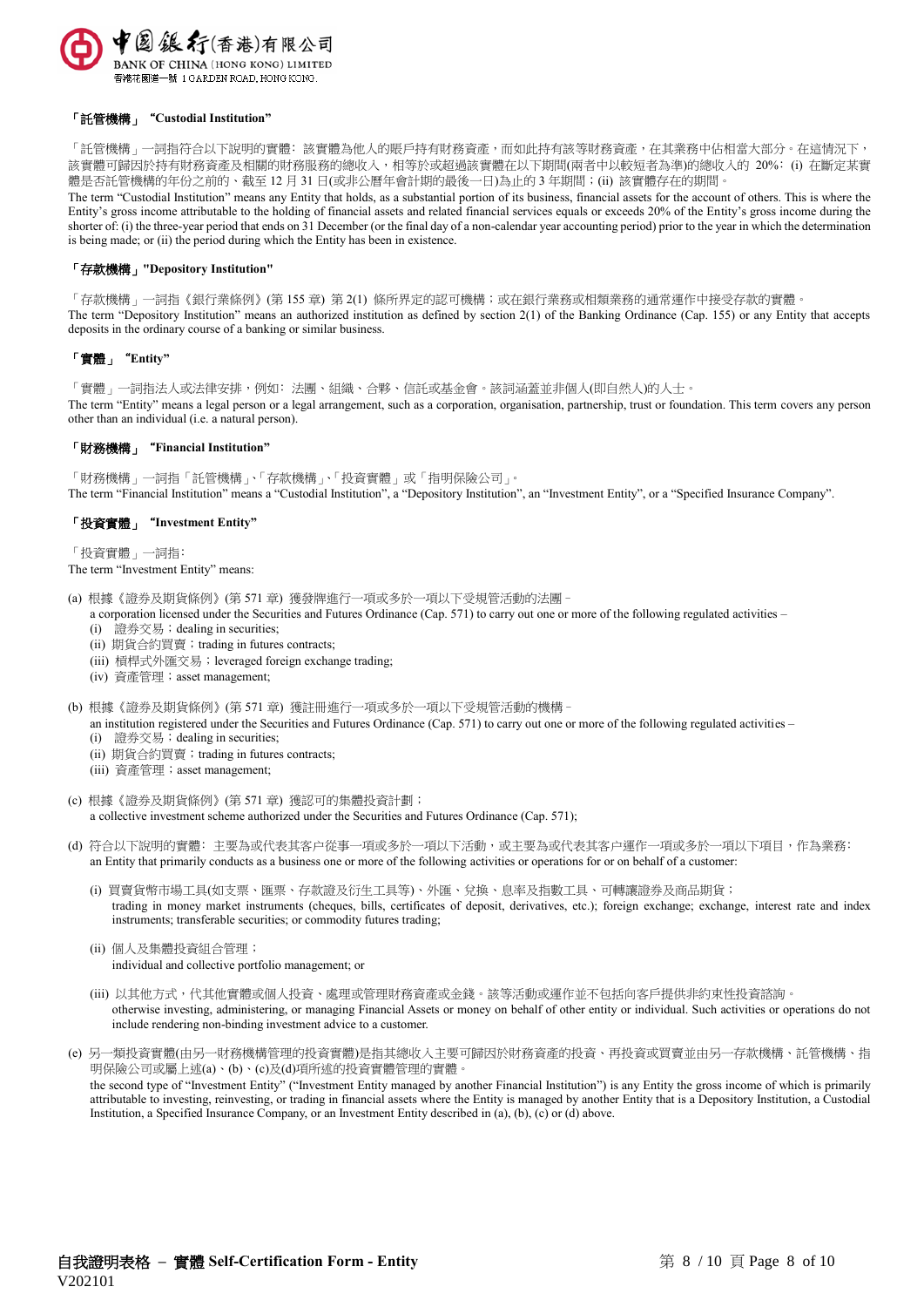

## 「位於非參與稅務管轄區並由另一財務機構管理的投資實體」

"**Investment Entity managed by another Financial Institution and located in a Non-Participating Jurisdiction"**

「位於非參與稅務管轄區並由另一財務機構管理的投資實體」一詞指其總收入主要可歸因於財務資產的投資、再投資或買賣的實體且該實體是(i)由一 個財務機構管理;及(ii)非參與稅務管轄區財務機構。

The term "Investment Entity that is managed by another Financial Institution and located in a Non-Participating Jurisdiction" means any Entity the gross income of which is primarily attributable to investing, reinvesting, or trading in financial assets if the Entity is (i) managed by a Financial Institution and (ii) not a Participating Jurisdiction Financial Institution.

#### 「由另一財務機構管理的投資實體」

"**Investment Entity managed by another Financial Institution"**

如果一個實體直接或通過另一服務提供者代表另一實體進行任何上述投資實體的定義(d)項所述的活動或運作,則該另一實體會被視為由該管理實體 所管理。

An Entity is "managed by" another Entity if the managing Entity performs, either directly or through another service provider on behalf of the managed Entity, any of the activities or operations described in paragraph (d) above in the definition of "Investment Entity".

一個實體只有在有權自行管理另一實體的部分或全部資產的情況下,才會被視為可管理該另一實體。當一個實體由財務機構、非財務實體或個人的組 合管理時,如果某一管理實體為存款機構、託管機構、指明保險公司或屬上述(a)、(b)、(c)及或(d)項所述的投資實體的實體,則該實體會被視為由另 一實體管理。

An Entity only manages another Entity if it has discretionary authority to manage the other Entity's assets (either in whole or part). Where an Entity is managed by a mix of Financial Institutions, NFEs or individuals, the Entity is considered to be managed by another Entity that is a Depository Institution, a Custodial Institution, a Specified Insurance Company, or an Investment Entity described in (a), (b), (c) or (d) above, if any of the managing Entities is such another Entity.

## 「非財務實體」**"NFE"**

「非財務實體」指並非財務機構的實體。

An "NFE" is any Entity that is not a Financial Institution.

#### 「參與稅務管轄區」"**Participating Jurisdiction"**

「參與稅務管轄區」指稅務條例(第 112 章)附表 17E 第 2 部所指明的、在香港以外的稅務管轄區。

A "Participating Jurisdiction" means a jurisdiction outside Hong Kong that is specified in Part 2 of Schedule 17E of the Inland Revenue Ordinance (Cap. 112).

#### 「參與稅務管轄區財務機構」"**Participating Jurisdiction Financial Institution"**

「參與稅務管轄區財務機構」一詞指: (i) 任何居於某參與稅務管轄區的財務機構,但不包括有關財務機構位於該管轄區境外的分支機構;及(ii) 某財 務機構位於某參與稅務管轄區的任何分支機構,而該財務機構並非居於該管轄區。

The term "Participating Jurisdiction Financial Institution means (i) any Financial Institution that is tax resident in a Participating Jurisdiction, but excludes any branch of that Financial Institution that is located outside of that jurisdiction, and (ii) any branch of a Financial Institution that is not tax resident in a Participating Jurisdiction, if that branch is located in such Participating Jurisdiction.

## 「被動非財務實體」"**Passive NFE"**

「被動非財務實體」指任何: (i) 不屬主動非財務實體的非財務實體;及(ii) 位於非參與稅務管轄區並由另一財務機構管理的投資實體。 A "Passive NFE" means any: (i) NFE that is not an Active NFE; and (ii) Investment Entity located in a Non-Participating Jurisdiction and managed by another Financial Institution.

#### 「有關連實體」"**Related Entity"**

若某實體控制另一實體,或兩個實體共同受同一人控制,則該實體是另一實體的「有關連實體」。就此而言,控制可透過直接或間接持有某實體超過 50%的表決權及股份的價值。

An Entity is a "Related Entity" of another Entity if either Entity controls the other Entity, or the two Entities are under common control. For this purpose control includes direct or indirect ownership of more than 50% of the vote and value in an Entity.

#### 「稅務居民」"**Resident for tax purposes"**

一般而言,如根據某個稅務管轄區的規定(包括稅收協定),任何實體不僅就以有關稅務管轄區為來源的收入,亦因其居籍、居所、管理工作地點、成 立為法團地點,或任何性質類似的其他準則,在有關稅務管轄區需要繳稅或有繳稅責任,便會成為該稅務管轄區的稅務居民。沒有稅務居民身份的實 體,例如:合夥、有限法律責任合夥或類似的法律安排,應被視為其實際管理地點所在稅務管轄區的稅務居民。一個信託應被視為一個或多於一個受 託人居住的稅務管轄區的居民。有關稅務居民身份的更多資訊,請聯絡閣下的稅務顧問或瀏覽經濟合作與發展組織的自動交換資料網站: http://www.oecd.org/tax/automatic-exchange/crs-implementation-and-assistance/。

Generally, an Entity will be resident for tax purposes in a jurisdiction if, under the laws of that jurisdiction(including tax conventions), it pays or should be paying tax therein by reason of his domicile, residence, place of management or incorporation, or any other criterion of a similar nature, and not only from sources in that jurisdiction. An Entity such as a partnership, limited liability partnership or similar legal arrangement that has no residence for tax purposes shall be treated as resident in the jurisdiction in which its place of effective management is situated. A trust is treated as resident where one or more of its trustees is resident. For additional information on tax residence, please talk to your tax adviser or refer to the OECD Automatic Exchange Portal at the following link: [http://www.oecd.org/tax/automatic-exchange/crs-implementation-and-assistance/.](http://www.oecd.org/tax/automatic-exchange/crs-implementation-and-assistance/)

#### 「指明保險公司」"**Specified Insurance Company"**

「指明保險公司」一詞指任何屬保險公司的實體,或屬某保險公司的控權公司的實體,而該實體發出現金值保險合約或年金合約,或有責任就現金值 保險合約或年金合約付款。

The term "Specified Insurance Company" means any Entity that is an insurance company (or the holding company of an insurance company) that issues, or is obligated to make payments with respect to, a Cash Value Insurance Contract or an Annuity Contract.

自我證明表格 – 實體 Self-Certification Form - Entity **Entity** 有 9 / 10 頁 Page 9 of 10 V202101